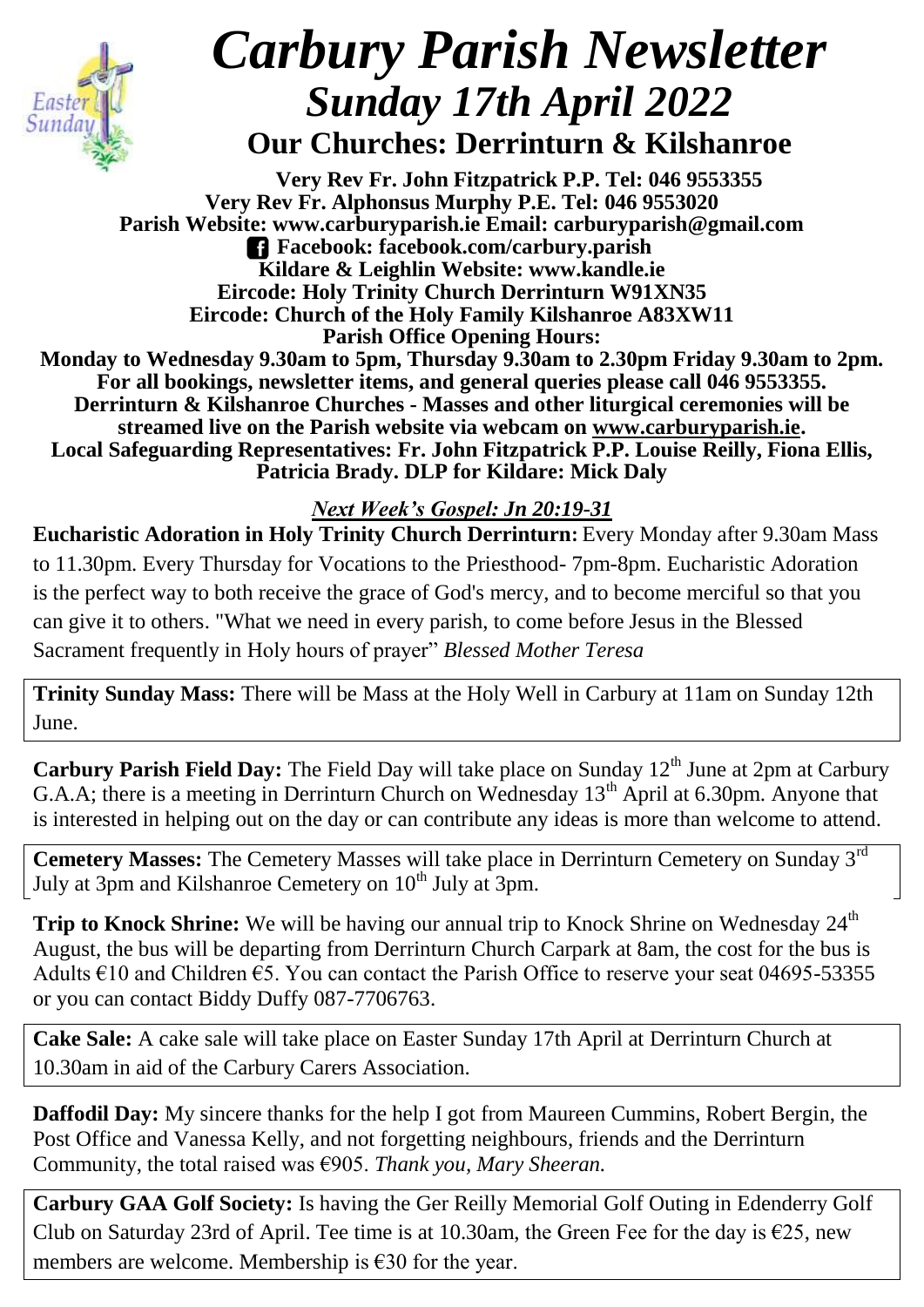| 2022                          | <b>Derrinturn Church</b>                           | <b>Kilshanroe Church</b>               |
|-------------------------------|----------------------------------------------------|----------------------------------------|
| Sat 16 <sup>th</sup> April    |                                                    | 7.30pm                                 |
| Holy Saturday                 |                                                    |                                        |
| Sun 17 <sup>th</sup> April    | 11am                                               |                                        |
| <b>Easter Sunday</b>          |                                                    |                                        |
| Mon 18 <sup>th</sup> April    | Adoration until 12 Midnight                        |                                        |
| <b>Easter Monday</b>          | 9.30am No Mass.                                    |                                        |
| Tues 19 <sup>th</sup> April   | 9.30am No Mass.                                    |                                        |
| <b>Easter Tuesday</b>         |                                                    |                                        |
| Wed 20 <sup>th</sup> April    |                                                    | 9.00am                                 |
| Easter Wednesday              |                                                    |                                        |
| <b>Thurs 21st April</b>       | 9.30am                                             |                                        |
| <b>Easter Thursday</b>        |                                                    |                                        |
| $\overline{Fri 22^{nd}$ April | 9.30am Joseph Gorman, Coonough.                    |                                        |
| <b>Easter Friday</b>          |                                                    |                                        |
| Sat 23 <sup>rd</sup> April    |                                                    | 7.30pm Elizabeth McKeon,               |
| Easter Saturday               |                                                    | Birthday Remembrance.                  |
|                               |                                                    | Thomas, Ann & Martin Ayres,            |
|                               |                                                    | Anniversary, also remembering          |
|                               |                                                    | all the Deceased Members of            |
|                               |                                                    | the Ayers Family. Tommy                |
|                               |                                                    | Brennan, 10 <sup>th</sup> Anniversary. |
| Sun 24 <sup>th</sup> April    | 11am Jody Logan, 4 <sup>th</sup> Anniversary, also |                                        |
| Second Sunday of              | remembering the Deceased Members of                |                                        |
| Easter                        | the Logan Family. Paddy & Ettie                    |                                        |
|                               | McNamara, Killina, Anniversary. Frank              |                                        |
|                               | & Elizabeth Lusk, Anniversary. Michael             |                                        |
|                               | (Mickey) McManus, Anniversary.                     |                                        |
|                               | Michael & Mary Sullivan, also their Son            |                                        |
|                               | Tony, Anniversary.                                 |                                        |

*Please remember in your prayers, Sean McCann, Windmill Grove, Dreenane, Carbury, Kildare/Ballisodare, Sligo. Also Alan Kane, Coonough, Carbury. Kildare. May They Rest In* 

*Peace.* 

**Thank you:** I would like to thank all who helped me during my recent illness due to the Covid 19. To all the Doctors, Nurses and all the Staff of Naas General Hospital and Peamount Hospital, whose care and attention got me through some very tough times. To all who sent Get Well Cards and Best Wishes, phone calls, and who called to the house, to all the neighbours and friends whose support I will never forget. I would also like to thank Fr. Fitzpatrick, Fr Murphy, Dr Kumar, the staff in the Parish Office, and Carbury Community Employment Scheme, and to everyone who helped in every way through their Prayers and Thoughts, I will be forever grateful, and I will remember them in my Prayers. I would also like to thank my Mother and Family who kept vigil during my long stay in Hospital; I know their Prayers and thoughts got me through. I am looking forward to getting out and about in the near future and meeting you all personally. *Yours Sincerely. Andrew Hogan.* 

**M Nerney Medjugorje Group Pilgrimage 2022:** 7 Night Pilgrimage Package. Date: June 08 to 15th, Cost: €765 \person sharing Flight: Dublin to Mostar. Spiritual Director Fr. Sean Hyland CC. Contact: Michael Nerney 086 8157305. Tour operators Marian Pilgrimages.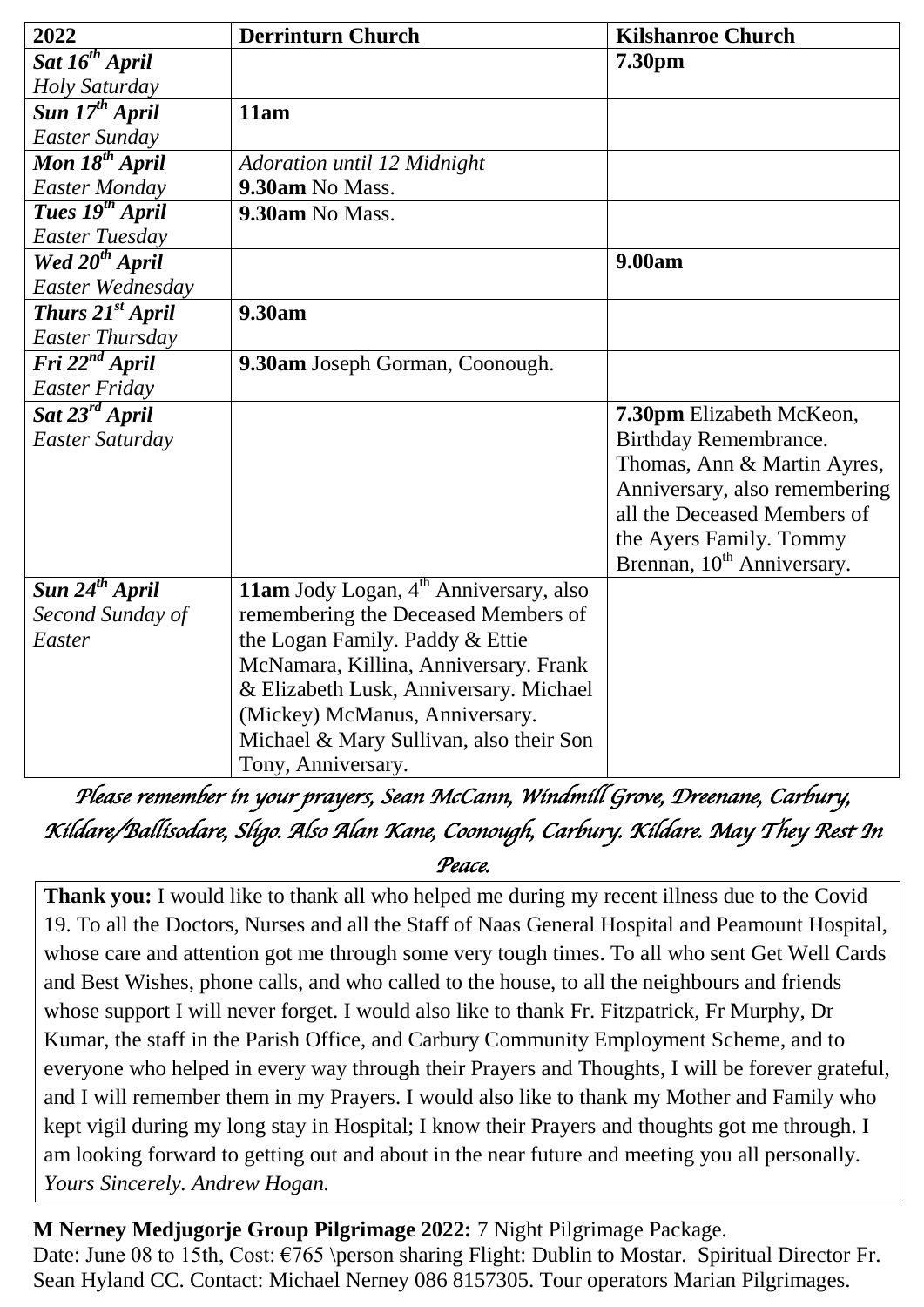| Kilshanroe Eucharistic Ministers & Readers for Saturday 23rd of April |                |                                |  |  |
|-----------------------------------------------------------------------|----------------|--------------------------------|--|--|
| <b>Mass Time</b>                                                      | <b>Readers</b> | <b>Eucharistic Ministers</b>   |  |  |
| Saturday 7.30pm                                                       | Ann Norris     | Aedamar O'Reilly & Irene Hurly |  |  |

*Derrinturn Eucharistic Ministers & Readers for Sunday the 24th of April*

| <b>Mass Time</b> | <b>Readers</b> | <b>Eucharistic Ministers</b>          |
|------------------|----------------|---------------------------------------|
| Sunday 11 am     | Paul Mooney    | Bernadette Connolly & Courtney Pender |

*Mass Bouquets:* are available in the usual outlets and from the Parish Office. The Parish opening hours are 9.30am to 5pm Monday to Wednesday, 9.30am to 2.30pm Thursday, 9.30am to 2pm Friday.

| <b>Collections for Saturday 9th and Sunday 10th April</b> |                      |                          |               |  |  |
|-----------------------------------------------------------|----------------------|--------------------------|---------------|--|--|
| <i>Collections</i>                                        | <i><b>Amount</b></i> | <b>Collections</b>       | <b>Amount</b> |  |  |
| Derrinturn Basket                                         | €330.00              | Development              | €1,390.00     |  |  |
| Kilshanroe Basket                                         | €355.00              | <b>Easter Collection</b> | €74.00        |  |  |
| Mass Cards                                                | €1,674.50            | <b>Lenten Stations</b>   | €132.00       |  |  |
| Clergy                                                    | €20.00               |                          |               |  |  |

*Carbury GAA Lotto* took place on Monday the 11th of April, the Lotto numbers drawn were, 3, 7, 14, 27, and the bonus ball was 11. There were 3 winners of the match 3, who each won  $\epsilon$ 67. Next week's draw takes place Tuesday the 19th of April. Next week's Jackpot is €6,800.

**Older people need your support!** ALONE is recruiting volunteers to provide companionship and support through their Telephone Support & Befriending service for older people. ALONE asks that interested volunteers commit to one set shift of 2 hours per week for a minimum of 6 months. Visit [alone.ie/volunteers](http://alone.ie/volunteers) for more information.

**Medjugorje Group Pilgrimage 2022:** 7 Night Pilgrimage Package. 14 - 21 September Cost: €775 early Booking Discount of €50 before 31st Jan 2022

Flight: Shannon to Mostar. Spiritual Director Fr. Sean Hyland cc

Contact: Michael Nerney 086 8157305. Tour operators Marian Pilgrimages

**Congratulation :** A big Congratulations to all St Conleth's Boxing team, who took part in the Leinster Boy/Girl Championships in Enniscorthy recently. All the team done the Club proud and won 3 Gold Medals, with Peter McGhee, Evan Moore and Quinn Coleman being crowned as Leinster Champions, a record for the Club. The boys now go onto represent our Parish Club in the All Ireland in the National Stadium over Easter, Best of luck to the 3 lads and their team. St Conleth's Boxing Club currently train out of St Josephs Gym in Edenderry on Tuesdays and Thursdays from 7pm, new members are always welcome.

**The North West Kildare Women's group.** Meet on Wednesday mornings in ACDAL, Station Rd, Allenwood at 11am. We are an inclusive Social Club for all women aged 18+ in the North Kildare area to meet and have a cup of tea and a chat. We would be delighted to welcome new faces to our group. All are welcome.

**The Little Way Cancer Support Centre:** Cancer Support Groups are commencing from Thursday 28th April 2022 in the Little Way Cancer Support Centre, Clane. Facilitated by an experienced counsellor they are free of charge to people and their families who are affected by cancer. For more information or to register your interest in our cancer support groups please contact us on 045 902996/0872983140 or by email [clane@little-way.org.](mailto:clane@little-way.org) Opening Hours: Monday – Friday 10am -2pm.